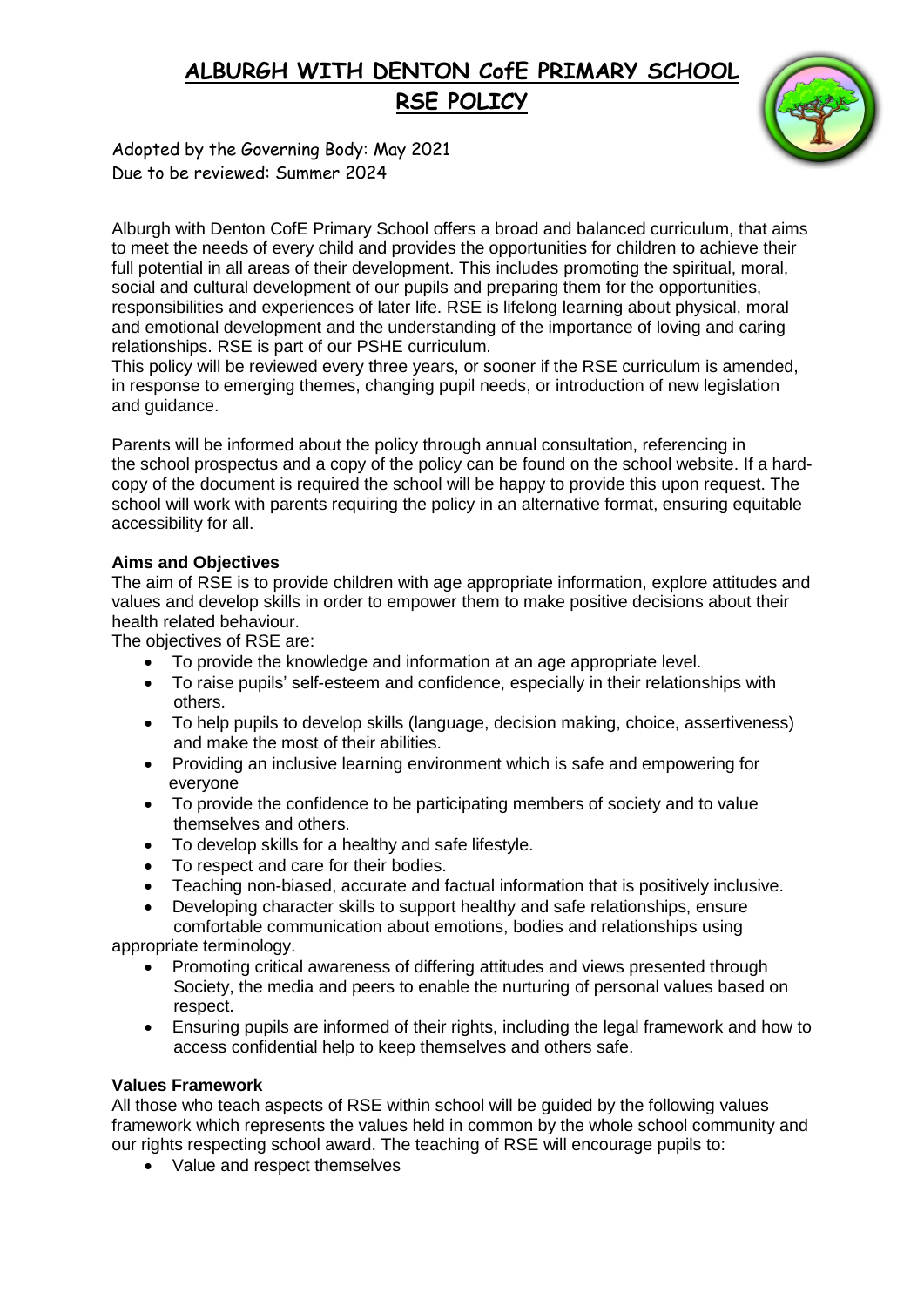## **ALBURGH WITH DENTON CofE PRIMARY SCHOOL RSE POLICY**

Adopted by the Governing Body: May 2021

Due to be reviewed: Summer 2024

Value and respect others

 Value and respect differences in people's religion, culture, sexual orientation, physical and mental ability and social background.

## **The Teaching and Organisation of RSE**

RSE will be taught using the Jigsaw materials and will be based in a format which pupils are already familiar with. The wide range of teaching strategies promotes engagement by all pupils, irrespective of preferred learning styles.

Distancing techniques, such as the use of characters may be used within RSE and avoids pupils feeling under pressure to participate or disclose information beyond that which is appropriate or feels comfortable. This strategy makes RSE more accessible to all pupils, including those who may have experienced unhealthy relationships and/or abuse. The school's responsibility to safeguard pupils through a curriculum that prepares them to live safely in the modern world will remain central to curriculum content, teaching methodologies and supporting resources.

At Alburgh with Denton Primary School we actively celebrate the diversity of our pupils, their families and the wider whole school community. RSE will always be taught in a nonjudgemental, non-biased and fully inclusive manner through clear, impartial, scientific information as well as covering the law. Through consultation, continual assessment and regular reviews of the curriculum, we ensure that we continually recognise and respect pupils' different abilities, levels of maturity and personal circumstances including gender identity, faith or culture and that of their family, friends and the wider whole school community.

During lessons pupils will be provided with an opportunity to ask questions as a class and can also ask anonymous questions through the use of an 'ask it basket' (each class base will have a basket available for questions).

At the end of every lesson, teachers will signpost pupils to information relevant to the topic being taught to ensure safe sources of information, advice and guidance are provided. This will ensure the staff can be responsive to pupils' pastoral needs, and safeguarding arrangements can be actioned efficiently if required. If the school has any reason to believe a pupil is at risk of harm, staff are required to respond in accordance with the school's safeguarding policy.

RSE will be taught in year groups rather than whole classes.

RSE is most effective when it is a collaboration between school and home. Parents will be invited to review the resources being taught to pupils prior to the lessons if they wish. The school operates an open-door policy enabling parents to discuss RSE at relevant times throughout the school year.

RSE is taught as part of PSED, Understanding the World and RE in the EYFS. RSE is taught within the PSHE programme at Key Stage 1. Biological aspects of RSE are taught within the Science curriculum and some moral aspects are taught within RE. Elements of RSE may also be addressed across the wider curriculum including, but not limited to, philosophy, school council meetings, e-safety sessions, Collective Worship and Forest School.

## **Science Curriculum – Animals, including humans**

Year 1 Statutory Requirements